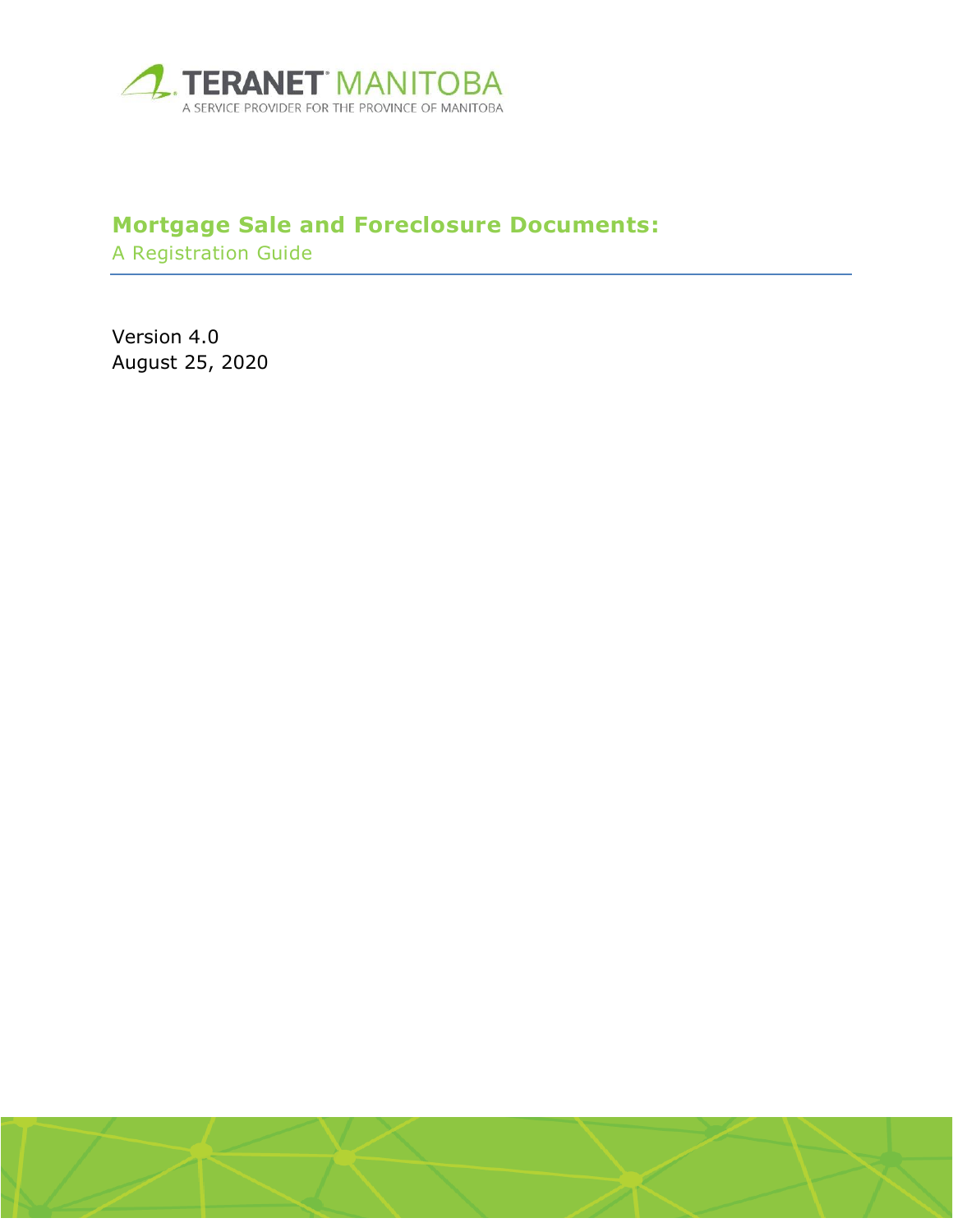#### **Contents**

| Application for approval of private sale - Mortgage Sale Request (MSREQ) 5      |
|---------------------------------------------------------------------------------|
|                                                                                 |
|                                                                                 |
| File Request Final Order of Foreclosure (RFOF) - When filed on its own  7       |
| File Final Order of Foreclosure (FOF) – If mortgagee is now ready to take title |
| File Request Final Order of Foreclosure (RFOF) - If mortgagee wants to take     |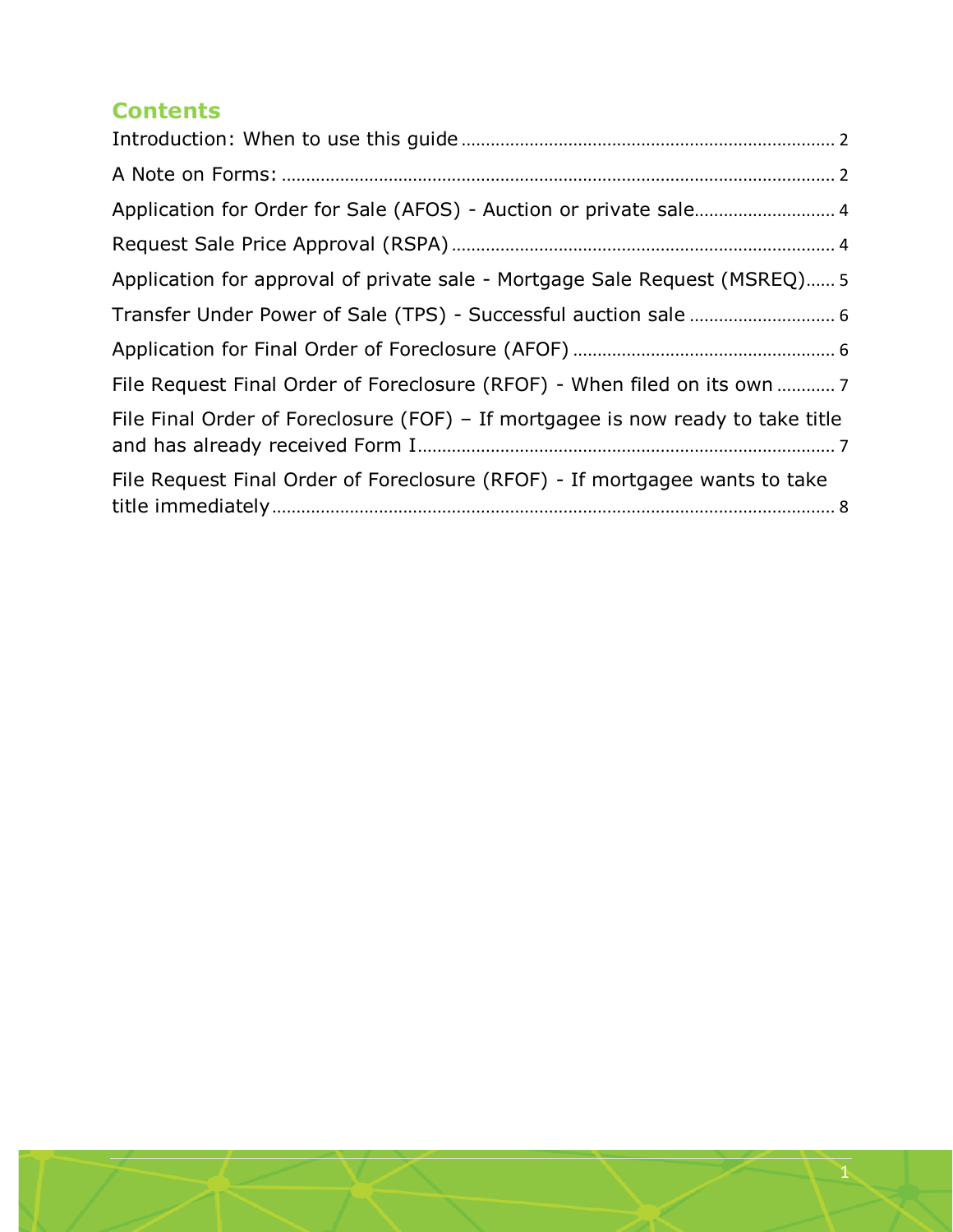## <span id="page-2-0"></span>**Introduction: When to use this guide**

This guide was devised to assist solicitors presenting mortgage sale series for registration with Teranet Manitoba in hopes of streamlining the process. It provides brief explanations of the forms and supporting evidence required at various stages in mortgage sale proceedings. It is not intended to be a comprehensive guide to mortgage sale and foreclosure proceedings. Nor is it a substitute for the careful application of legal skill and judgment. Solicitors acting for mortgagees and purchasers of properties subject to mortgage sale and foreclosure proceedings should ensure they are suitably familiar with all application legislation, rules, and salient legal principles, including, but not limited to, those found in:

- (1) *The Real Property Act*;
- (2) *The Mortgage Act*; and,
- (3) *The Rules for Mortgage Sale and Foreclosure Proceedings Under The Real Property Act.*

The *Rules for Mortgage Sale and Foreclosure Proceedings Under The Real Property Act* are located on our website at <https://teranetmanitoba.ca/>

## <span id="page-2-1"></span>**A Note on Forms:**

This document references several forms. Those forms available for download on our website [\(https://teranetmanitoba.ca/\)](https://teranetmanitoba.ca/) include:

- Form  $15.1 -$  Request/Transmission
- Form  $17.1$  Registration Details Application
- $\bullet$  Form 5P  $-$  Transfer
- Form 4 (Form A) Notice of Exercising Power of Sale (NEPS)
- Form B Auction Sale Conditions (see [https://teranetmanitoba.ca/\)](https://teranetmanitoba.ca/)
- Form  $G -$  Notice of Intention to Sell by Private Contract (see [https://teranetmanitoba.ca/\)](https://teranetmanitoba.ca/)
- Form 33 Final Order of Foreclosure (FOF) placeholder form (see [https://teranetmanitoba.ca/news-updates/registrar-general-directives](https://teranetmanitoba.ca/news-updates/registrar-general-directives-and-notices/)[and-notices/\)](https://teranetmanitoba.ca/news-updates/registrar-general-directives-and-notices/)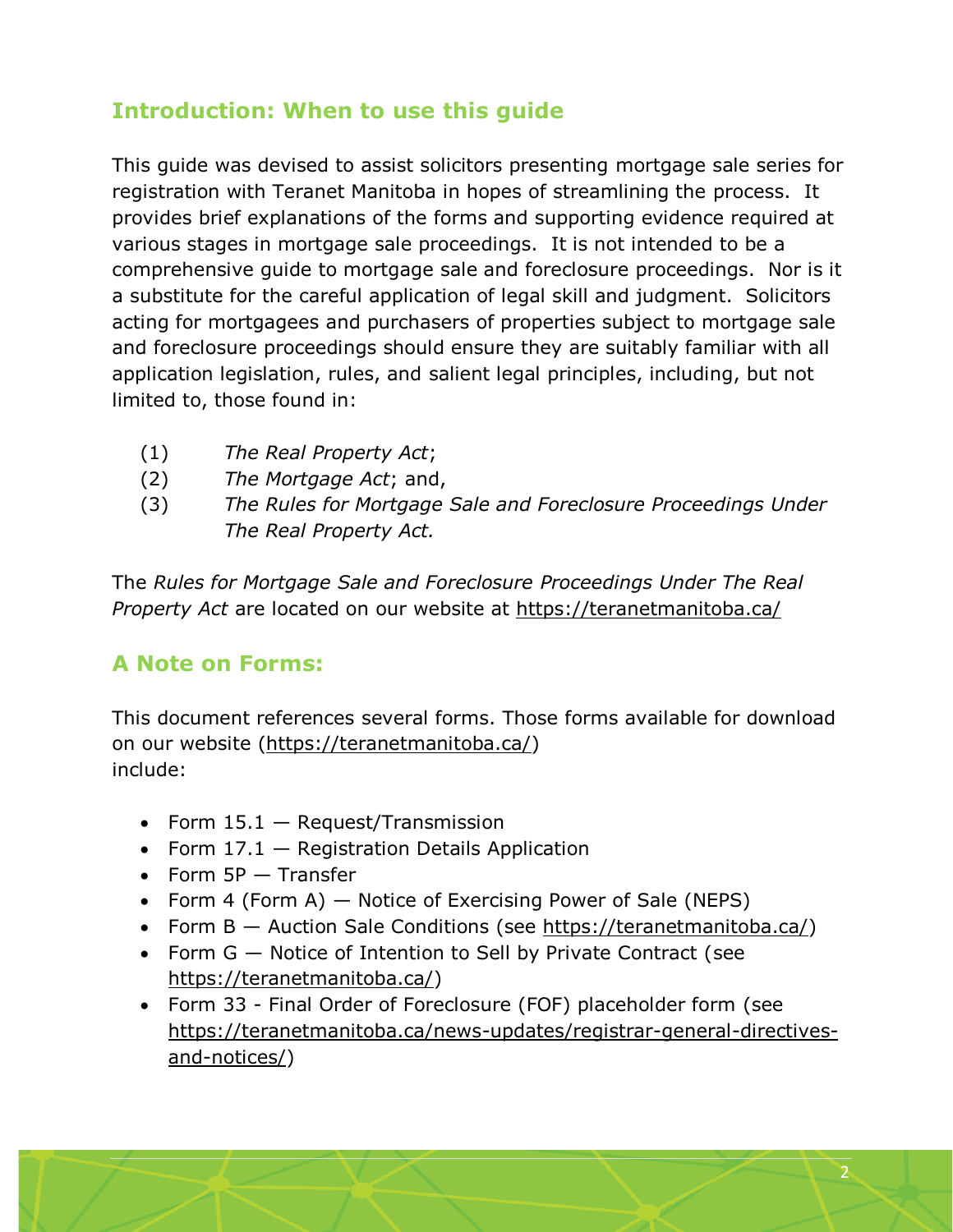The following forms are created by Teranet Manitoba in an earlier stage of mortgage sale and foreclosure proceedings and are supplied to the solicitor by the vendor prior to registration:

- Form  $C -$  Order For Sale
- Form  $F -$  Order Approving Sale Price
- $\bullet$  Form H  $-$  Order of Foreclosure
- Form  $I$   $-$  Final Order of Foreclosure (FOF)
- Approved Advertisement Created by lender's solicitor (no form number)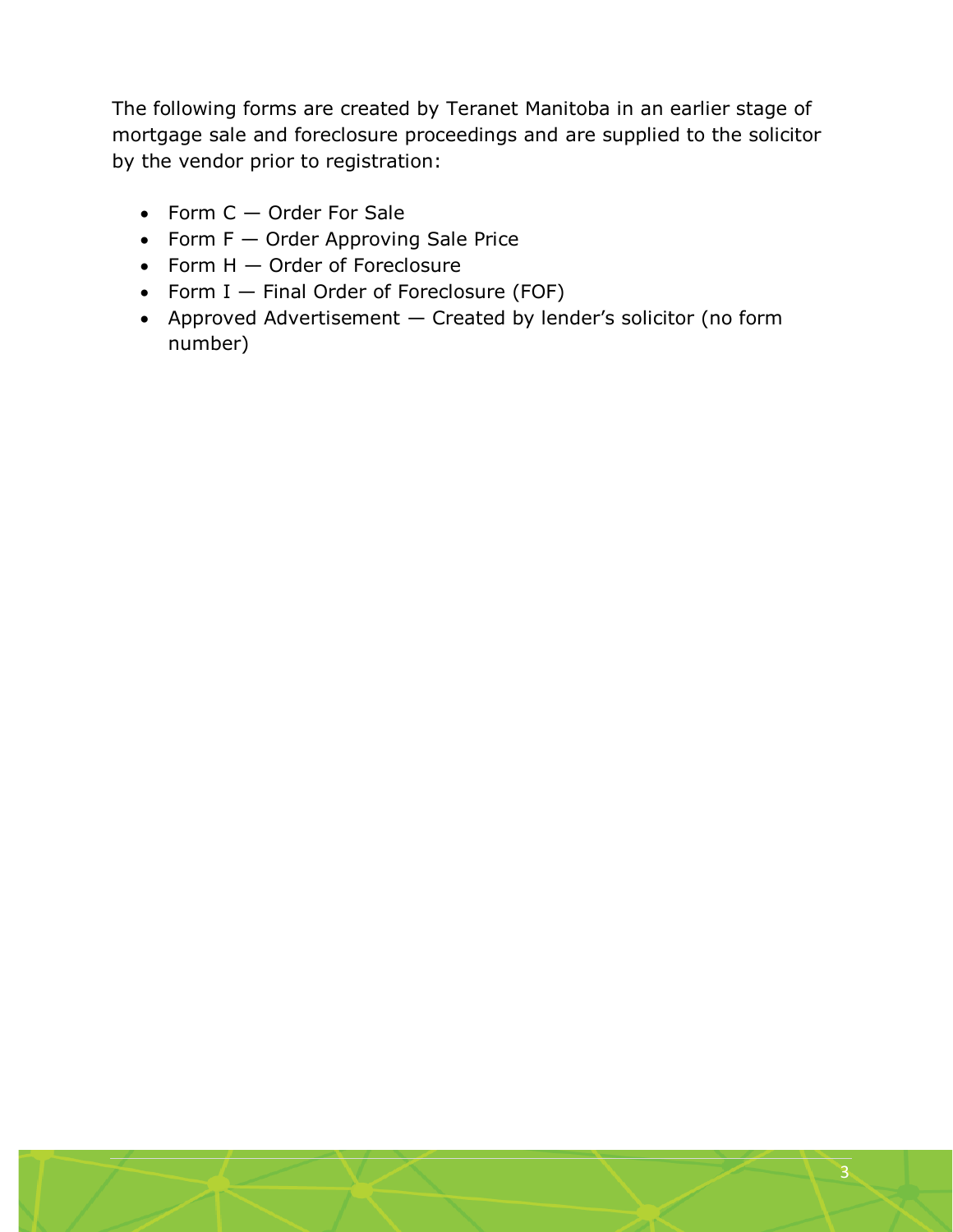# <span id="page-4-0"></span>**Application for Order for Sale (AFOS) - Auction or private sale**

An application to the District Registrar to make an order authorizing and empowering the mortgagee to sell the land may be filed in the land titles office no earlier than one month after the date of the last service of the NEPS.

Please register the document and accompanying evidence in the following order:

- 1. AFOS registered using a **Request/Transmission form** (Form 15.1) and signed by the mortgagee or agent for the mortgagee accompanied by the following supporting documents:
	- Affidavit of continuing default
	- Affidavit of farmlands
	- Affidavit of homestead
	- Affidavit(s) of service of NEPS
		- o Attach exhibits
	- Draft mortgage sale advertisement (when requested manner of sale includes sale at auction)
	- Auction Sale Conditions (Form B)(when requested manner of sale includes sale at auction)

## <span id="page-4-1"></span>**Request Sale Price Approval (RSPA)**

This is an **optional** registration which can be registered **prior** to the submission of private sale (MSREQ) documents, using Form 15.1.

Please register the document and accompanying evidence in the following order:

- 1. RSPA registered using Form 15.1 and signed by the mortgagee or agent for the mortgagee accompanied by the following supporting documents:
- Offer to purchase
- Appraisal and statements under Section 7 of the *[Rules for Mortgage](http://www.tprmb.ca/tpr/rg_directives/msfp_rules.pdf)  [Sale and Foreclosure Proceedings Under The Real Property Act](http://www.tprmb.ca/tpr/rg_directives/msfp_rules.pdf)*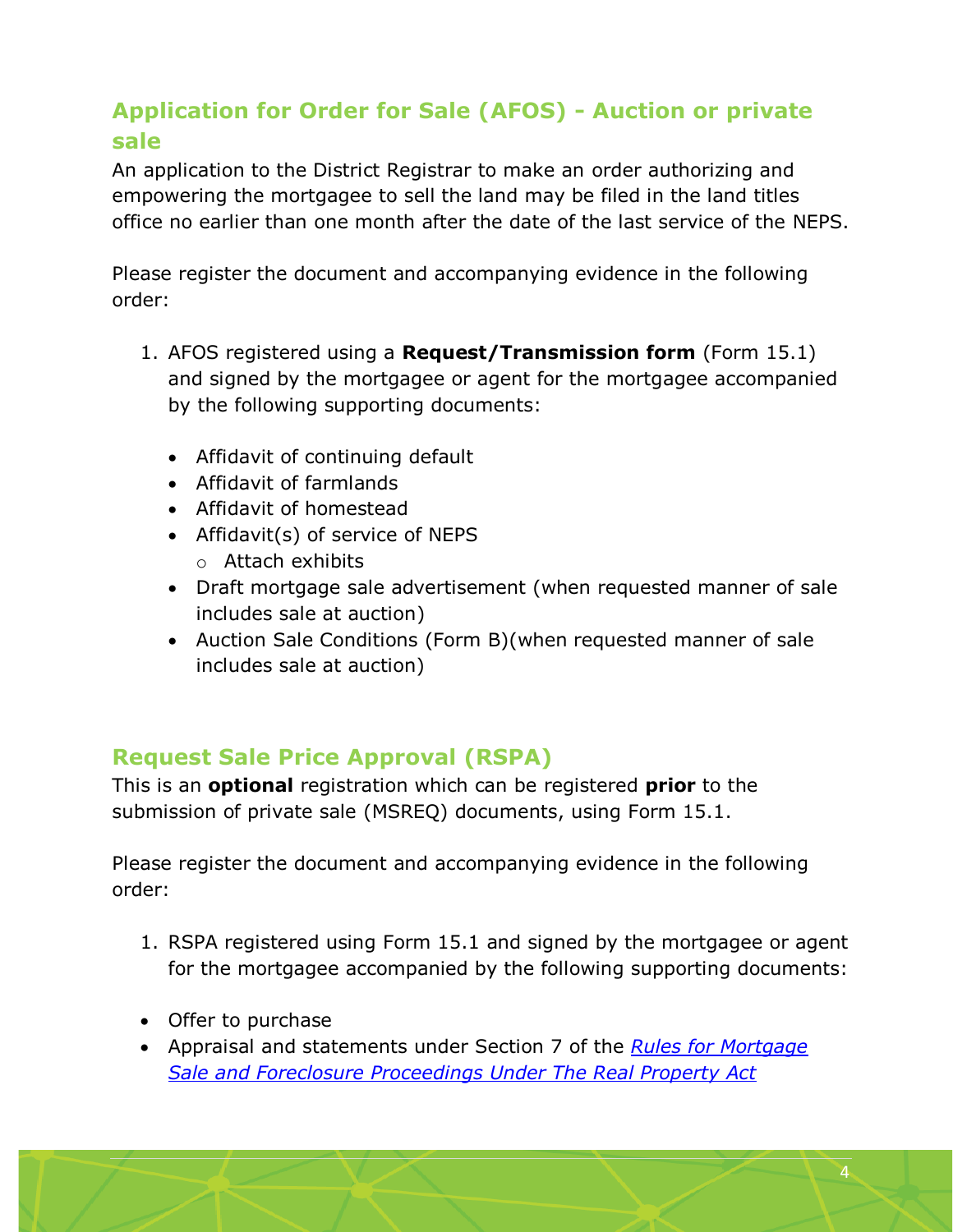- Opinion of value and statements under Section 7 of the *[Rules for](http://www.tprmb.ca/tpr/rg_directives/msfp_rules.pdf)  [Mortgage Sale and Foreclosure Proceedings Under The Real Property](http://www.tprmb.ca/tpr/rg_directives/msfp_rules.pdf)  [Act](http://www.tprmb.ca/tpr/rg_directives/msfp_rules.pdf)*
- Listing history (if applicable)

Upon acceptance of the RSPA, Form F (Order Approving Sale Price) will be issued to the registering party. The sale price will be approved for a period of six months. Should the mortgagee wish to proceed with a private sale within the six months, please follow the instructions for registering a Mortgage Sale Request. Please note there is no requirement to re-register the Offer to purchase, Appraisal and Opinion of Value upon filing of the MSREQ after approval of the RSPA.

## <span id="page-5-0"></span>**Application for approval of private sale - Mortgage Sale Request (MSREQ)**

Please register the MSREQ documents and accompanying evidence in the following order:

- 1. MSREQ registered using Form 15.1 and signed by the mortgagee or agent for the mortgagee accompanied by the following supporting documents:
	- Affidavit of continuing default
	- Affidavit of service of **Order for Sale** (Form C) and mortgage sale advertisement (if auction held) **or**, if auction was not held, affidavit of service of Form C and statements which specify that the auction advertisement was not published or served on any party
		- o Attach exhibits
	- If the auction advertisement was published or served on any party but the auction was not held, evidence of service of **Notice of Intention to Sell by Private Contract** (Form G) is required.
		- o Attach exhibits
	- If an Application for Final Order of Foreclosure (AFOF) has been filed on title and **Final Notice** (Form H) was issued, evidence whether Form H was ever served on any party and, if so, evidence of service of Form G is required
	- Signed declaration proving publication (see Form B) (if applicable)
		- o Attach exhibits
	- Signed declaration of auctioneer (see Form B)(if applicable)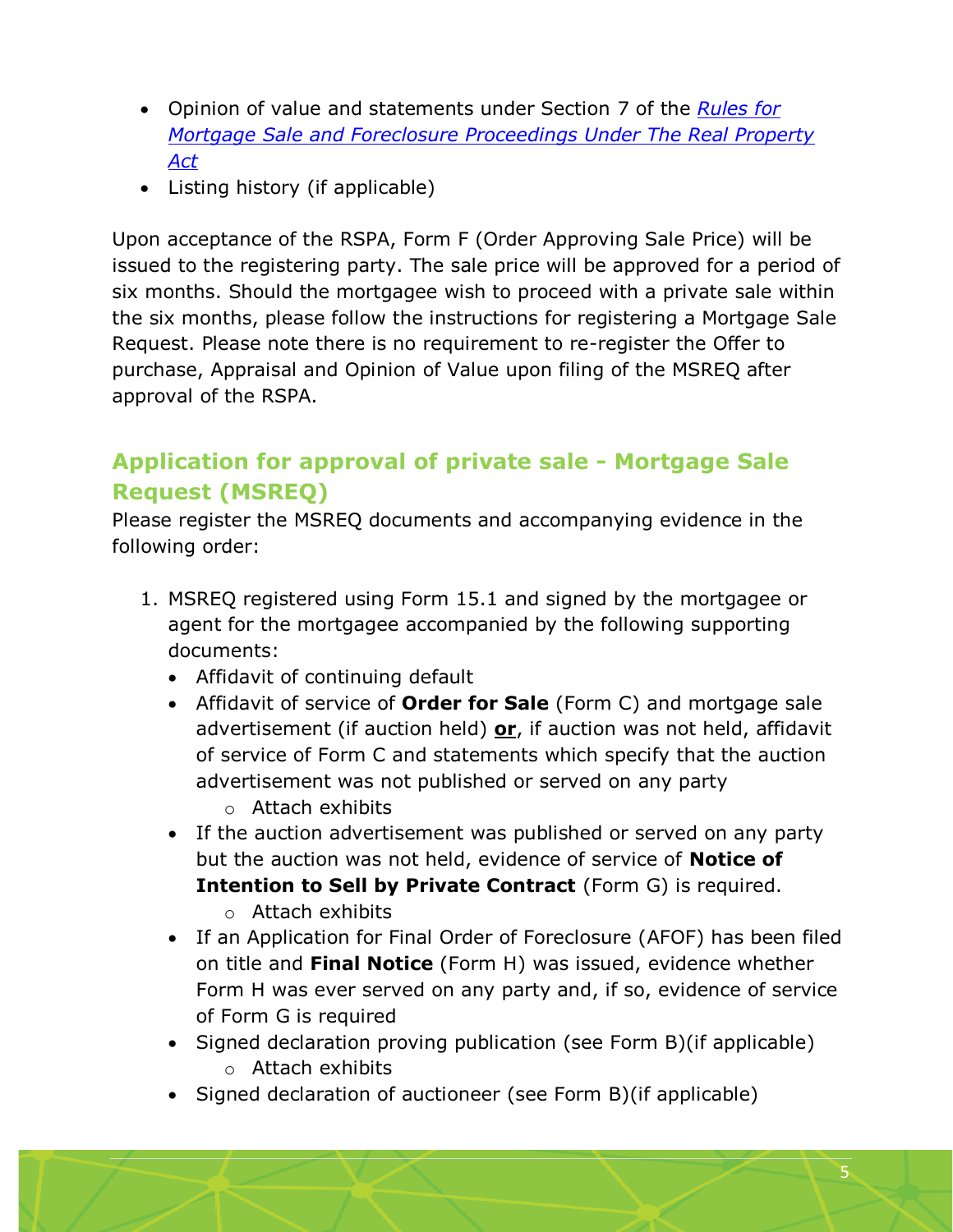- Offer to purchase/agreement for sale of land
- Appraisal and statements under Section 7 of the *[Rules for Mortgage](http://www.tprmb.ca/tpr/rg_directives/msfp_rules.pdf)  [Sale and Foreclosure Proceedings Under The Real Property Act](http://www.tprmb.ca/tpr/rg_directives/msfp_rules.pdf)*
- Opinion of value and statements under Section 7 of the *[Rules for](http://www.tprmb.ca/tpr/rg_directives/msfp_rules.pdf)  [Mortgage Sale and Foreclosure Proceedings Under The Real Property](http://www.tprmb.ca/tpr/rg_directives/msfp_rules.pdf)  [Act](http://www.tprmb.ca/tpr/rg_directives/msfp_rules.pdf)*
- Affidavits of bona fide provided by the mortgagee and purchaser
- 2. Transfer Under Power of Sale (TPS) registered using **Transfer form** (Form 5P)
- 3. Transmission of Land (TRANL) registered using a Form 15.1 and signed by the purchaser(s)
- 4. Other registrations filed in series, such as Mortgages, Caveats, etc.

# <span id="page-6-0"></span>**Transfer Under Power of Sale (TPS) - Successful auction sale**

Please register the documents (and accompanying evidence) in the following order:

- 1. TPS registered using **[Form 5P](http://www.tprmb.ca/tpr/land_titles/lto_offices/forms.html)**
	- Affidavit of continuing default
	- Affidavit of service of Form C and mortgage sale advertisement o Attach exhibits
	- Completed and signed **Auction Sale Conditions** (Form B) including signed affidavit of witness, and:
	- Signed declaration proving publication (see Form B) o Attach exhibits
	- Signed declaration of auctioneer (see Form B)
	- Affidavits of bona fide provided by the mortgagee and purchaser
- 2. TRANL registered using Form 15.1 and signed by the purchaser
- 3. Other registrations filed in series, such as Mortgages, Caveats, etc.

## <span id="page-6-1"></span>**Application for Final Order of Foreclosure (AFOF) - If mortgagee wants to start proceedings to take title**

Please register the document (and accompanying evidence) in the following order:

1. AFOF/Final notice to redeem registered using Form 15.1 and signed by the mortgagee or agent for the mortgagee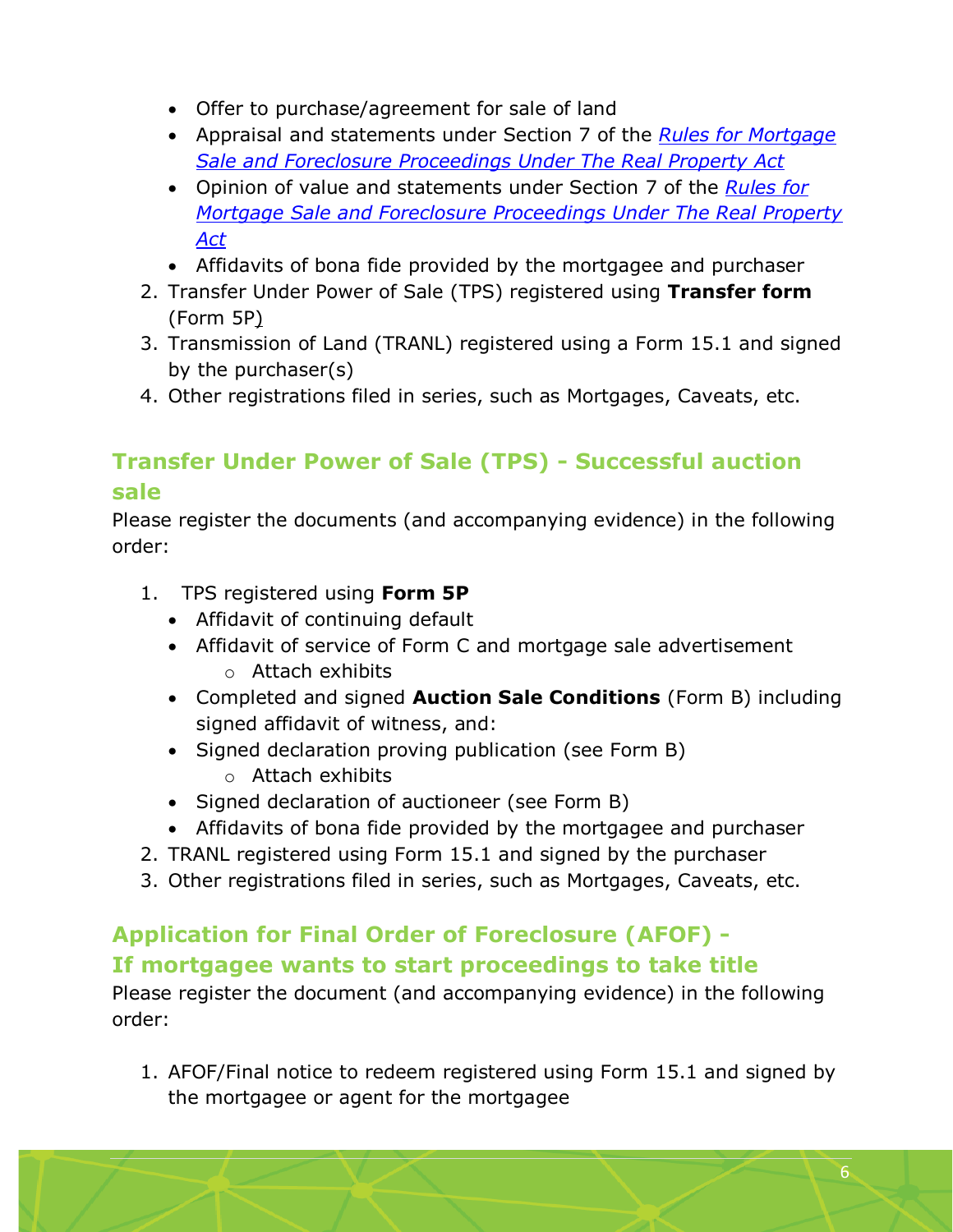- Affidavits of continuing default and farmland
- Affidavit of service of Form C and mortgage sale advertisement o Attach exhibits
- Signed declaration proving publication (see Form B)
	- o Attach exhibits
- Signed declaration of auctioneer (see Form B)

Upon acceptance of the AFOF, a **Final Notice to Redeem**(Form H) will be sent to the registering party.

## <span id="page-7-0"></span>**File Request Final Order of Foreclosure (RFOF) - When filed on its own**

Used when the mortgagee wants to proceed to the next stage of foreclosure but is not yet ready to take title.

Please register the document (and accompanying evidence) in the following order:

- 1. RFOF registered using Form 15.1 and signed by the mortgagee or agent for the mortgagee
	- Affidavit of continuing default and homestead
	- Affidavit of personal service of Form H and attach exhibits

Upon acceptance of the RFOF, a **Final Order of Foreclosure** (FOF, Form I) will be sent to the registering party.

# <span id="page-7-1"></span>**File Final Order of Foreclosure (FOF) – If mortgagee is now ready to take title and has already received Form I**

Used when the mortgagee has made the decision to take title after Form I has been issued.

Please register the documents (and accompanying evidence) in the following order:

- 1. FOF (Final Order of Foreclosure) registered using Form I
	- Affidavit of continuing default